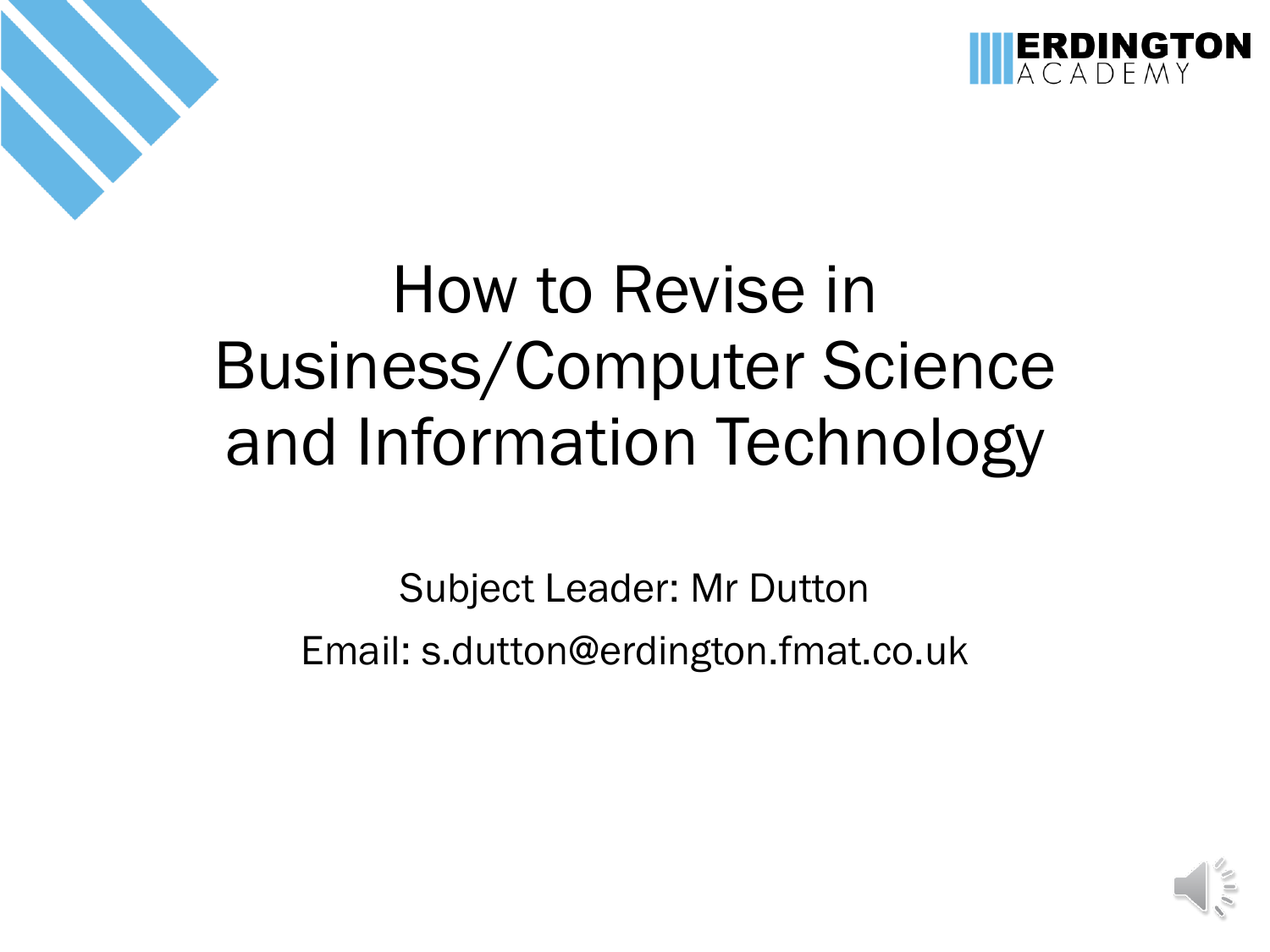

earson

**BTFC** 

## BTEC (Enterprise) Business

Exam Board: BTEC Pearson Edexcel Topics:

- Financial Documents Invoices/Purchase Orders/Income Statements/Break Even/Cash Flow
- Sales Promotion
- Demographics
- Methods of Promotion
- Sources of Finance
- Types of Markets
- Fixed and Variable Costs
- Advertising
- Assets/Liabilities/Current Ratio/Liquid Ratio



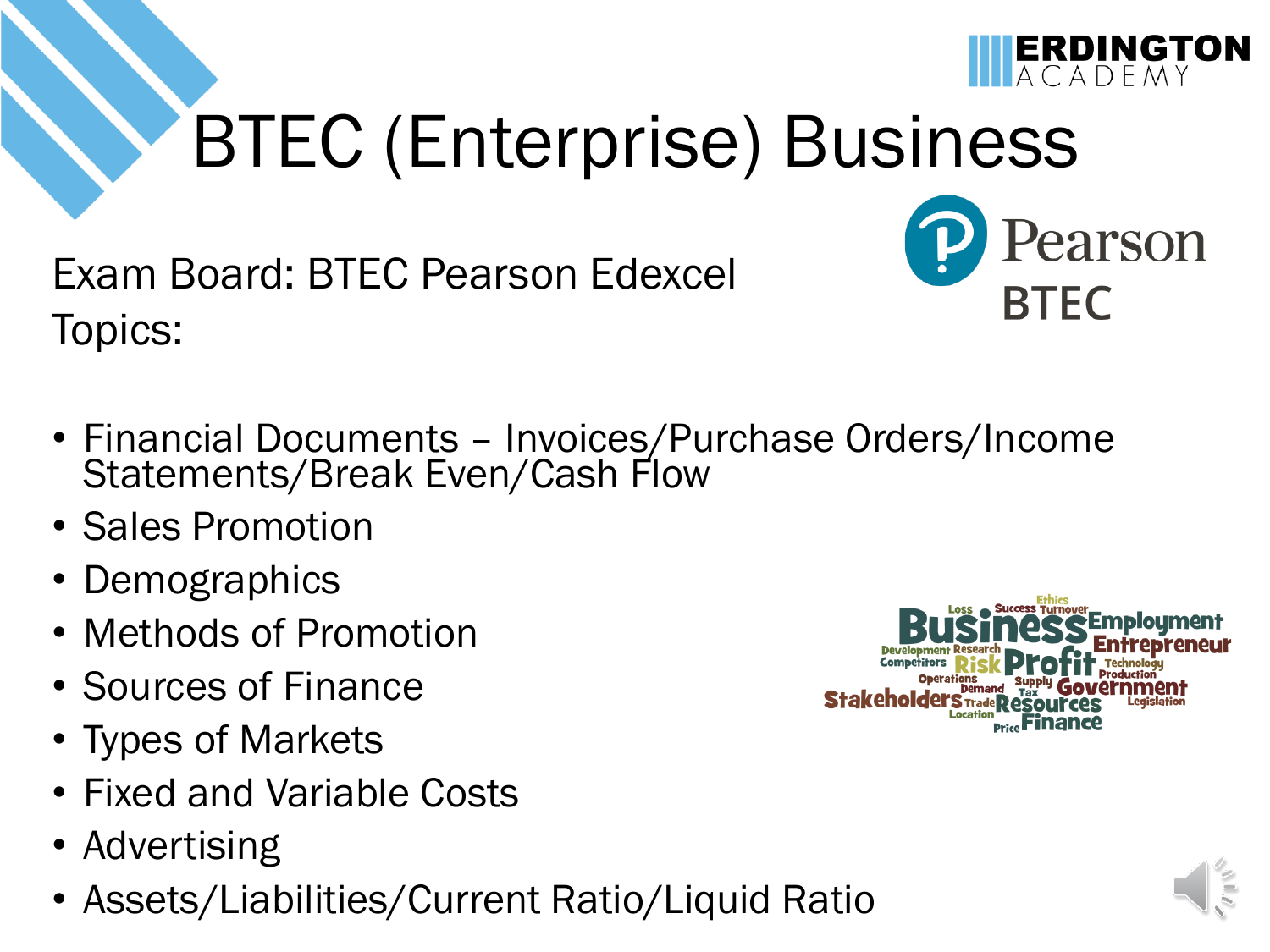





**ERDINGTON** 

Exam Board: OCR

**Topics** 

#### Paper 1

- Data Threats
- Networks/Network Types/Connections
- **Storage**
- CPU features
- Artificial Intelligence
- Operating Systems
- Defragmentation
- Memory RAM/ROM/VM
- Secondary Storage
- Embedded Systems
- TCP/IP/Packet Switching

#### Paper 2

- Abstraction/Casting
- **Pseudocode**
- High-level Programming Language
- Strings
- Testing/ Test Plan
- Flow Charts
- Binary/Denary
- Binary Shifts
- Hexadecimal
- DIV/MOD
- Logic Gates
- Data Representation
- Searching AND Sorting Algorithms

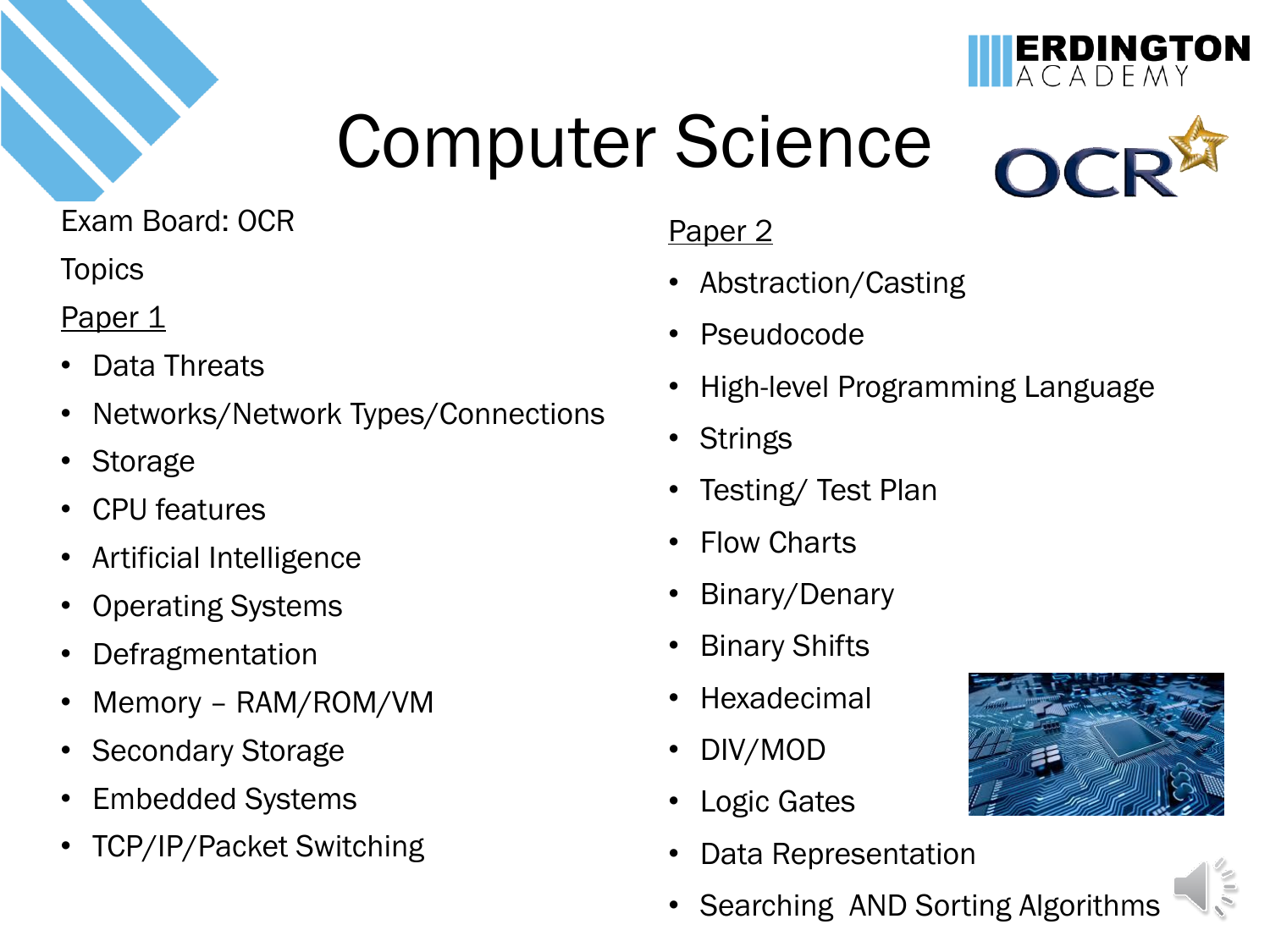

### Information Technology OC

Exam Board: OCR Cambridge Nationals Topics:

- Project Life Cycle
- Data Collection Methods
- Personal Data
- Threats to Data/Attacks
- Promotion Methods
- SMART
- Planning Tools
- Storage Methods
- Integrated documents
- Data Types
- Spreadsheet Software VS Database Software
- Feasibility Reports
- Data VS Information



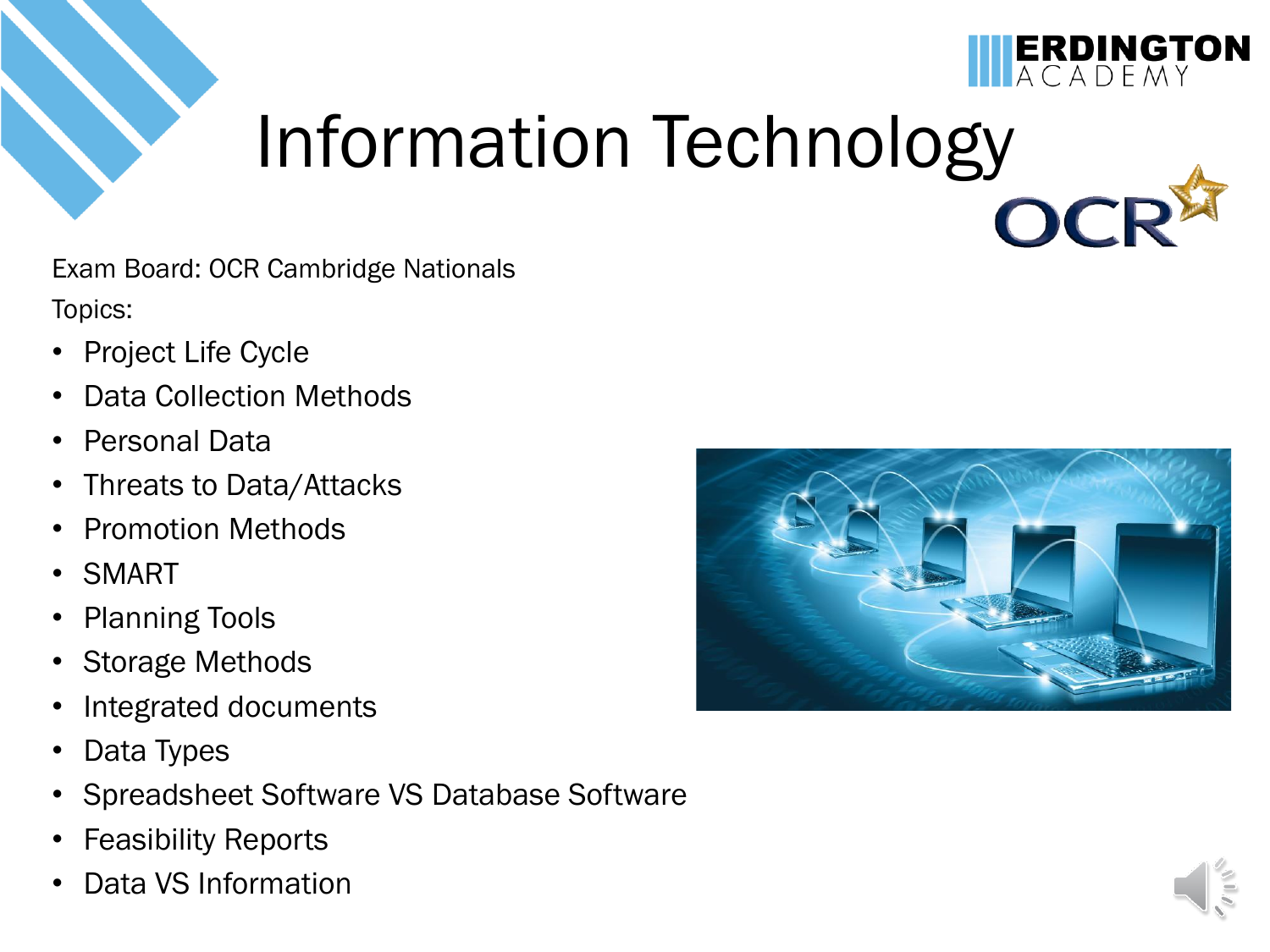

**GCSE OCR** 

For the Grade 9-1 Course

**Computer Science** 

 $CGP$ 

### How can I revise?

 $\mathbf{r}$ 

- Flash Cards
- Reviewing Past Papers
- Mind Maps
- Revision Guides
- GCSE Pod

|                                   | · The marks for each question are shown in brackets.<br>- use this as a quide as to how much time to spend on each question.<br>Advice<br>. Read each question carefully before you start to answer it.<br>. Try to answer every question.<br>. Check your answers if you have time at the end.<br>S57601A | <b>The Revision Guide</b><br>Turn over ><br>⋒<br>Pearson |                                                                                                                                                                                                                       |
|-----------------------------------|------------------------------------------------------------------------------------------------------------------------------------------------------------------------------------------------------------------------------------------------------------------------------------------------------------|----------------------------------------------------------|-----------------------------------------------------------------------------------------------------------------------------------------------------------------------------------------------------------------------|
|                                   | A set of inputs, processes<br>that creates a set of<br>outputs - Using Hardware<br>and Software<br>rogran<br>output<br>input<br>process<br>л<br>storage                                                                                                                                                    | Topic 3<br>Reliability.                                  | What happens if one of<br>these systems fail?<br>Banking<br><b>Emergency services</b><br>Telephone network<br>Food supply.<br>Air traffic control<br>Nuclear safety<br>Failure = Lost money,<br>inconvenience, death. |
| O<br>gcser<br>education on demand | Heating system<br>Burglar / Fire system<br>Dishwasher<br>Set-top satellite box<br><b>DVD Player</b><br><b>Television</b><br>Smart Phone<br>Military systems<br><b>Banking systems</b>                                                                                                                      | Topic 4<br>Professional<br>standards.                    | Examples of standards<br>• Use of functions and<br>comments.<br>• Use of meaningful<br>variable names.<br>· Indentation.<br>Enables others to read /<br>edit / maintain the code                                      |

Pearson Edexcel<br>
Level 1/Level 2 GCSE (9-1)

1850/01

Paper 1: Investigating small busines nt Material Set 1 for first text

**Business**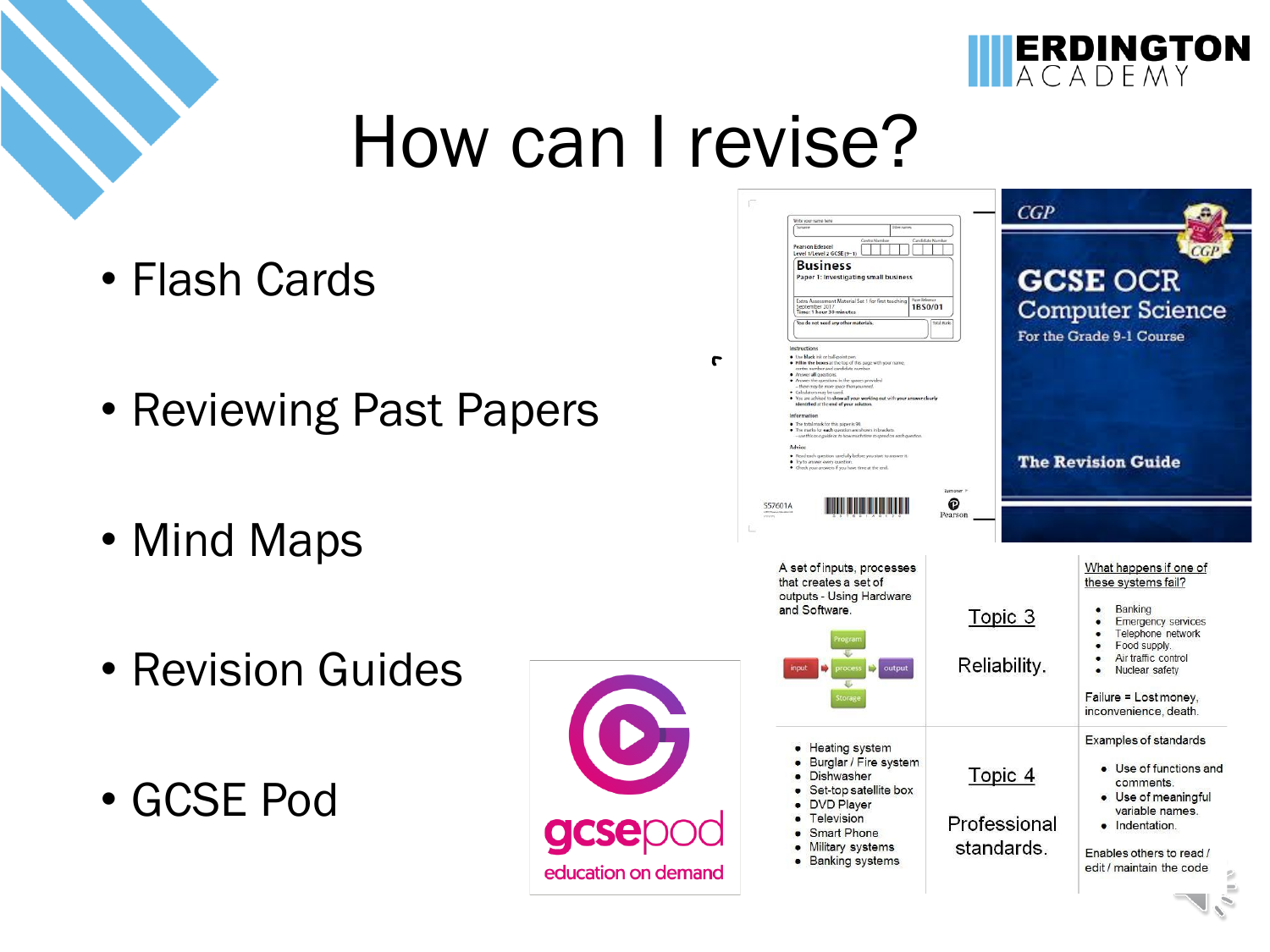

Ad



### Business Support

### Please use the following link to take you to the Edexcel BTEC website:<https://tinyurl.com/eaBUSY11>

### There are many useful links to aid whilst revising

|                                                           | February 2021 Mock papers | $\checkmark$ |
|-----------------------------------------------------------|---------------------------|--------------|
| <b>Additional Links:</b>                                  | <b>February 2020</b>      | $\checkmark$ |
| https://www.learningwithmra<br>$\bullet$<br>ttra.com/btec | January 2020              | $\checkmark$ |
|                                                           | <b>June 2019</b>          | $\checkmark$ |
|                                                           | <b>February 2019</b>      | $\checkmark$ |
|                                                           | <b>General support</b>    |              |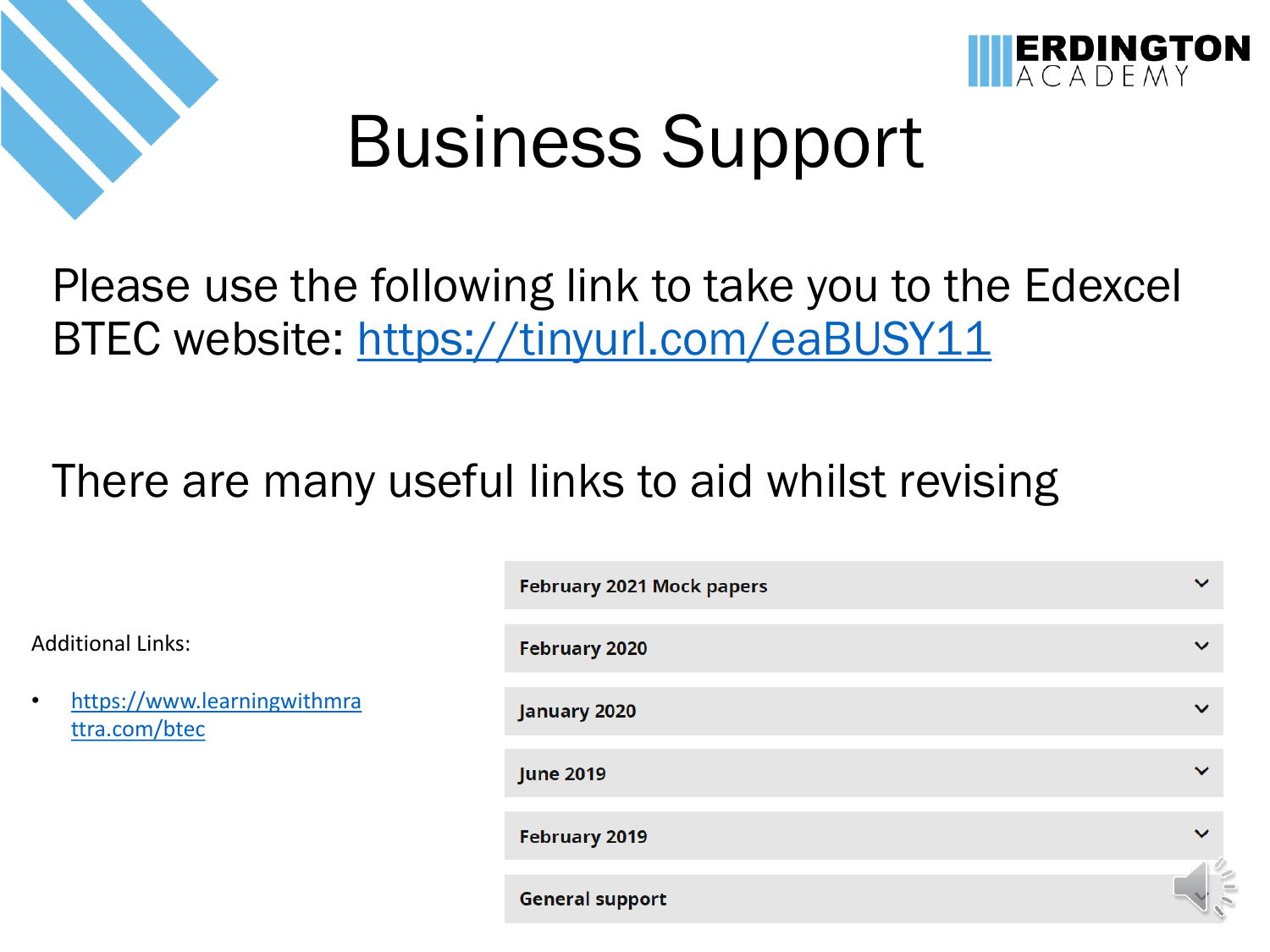

## Computer Science Support

Please use the following link to take you to the OCR Computer Science website: <https://tinyurl.com/eaCSY11>

### There are many useful links to aid whilst revising

Additional Links:

- [https://compsci.homelearning](https://compsci.homelearning.outwood.com/j276) .outwood.com/j276
- <https://youtu.be/t8H6-anK0t4>

| Question papers, mark schemes and reports | <b>NEW</b> |
|-------------------------------------------|------------|
| 2020 - November series                    | <b>NEW</b> |
| 2019 - June series                        | ⋗          |
| 2018 - June series                        |            |
| Sample assessment materials               |            |
| <b>Practice papers and mark schemes</b>   |            |
| <b>Programming project</b>                |            |
| Candidate exemplars                       |            |
| <b>Resources for students</b>             |            |